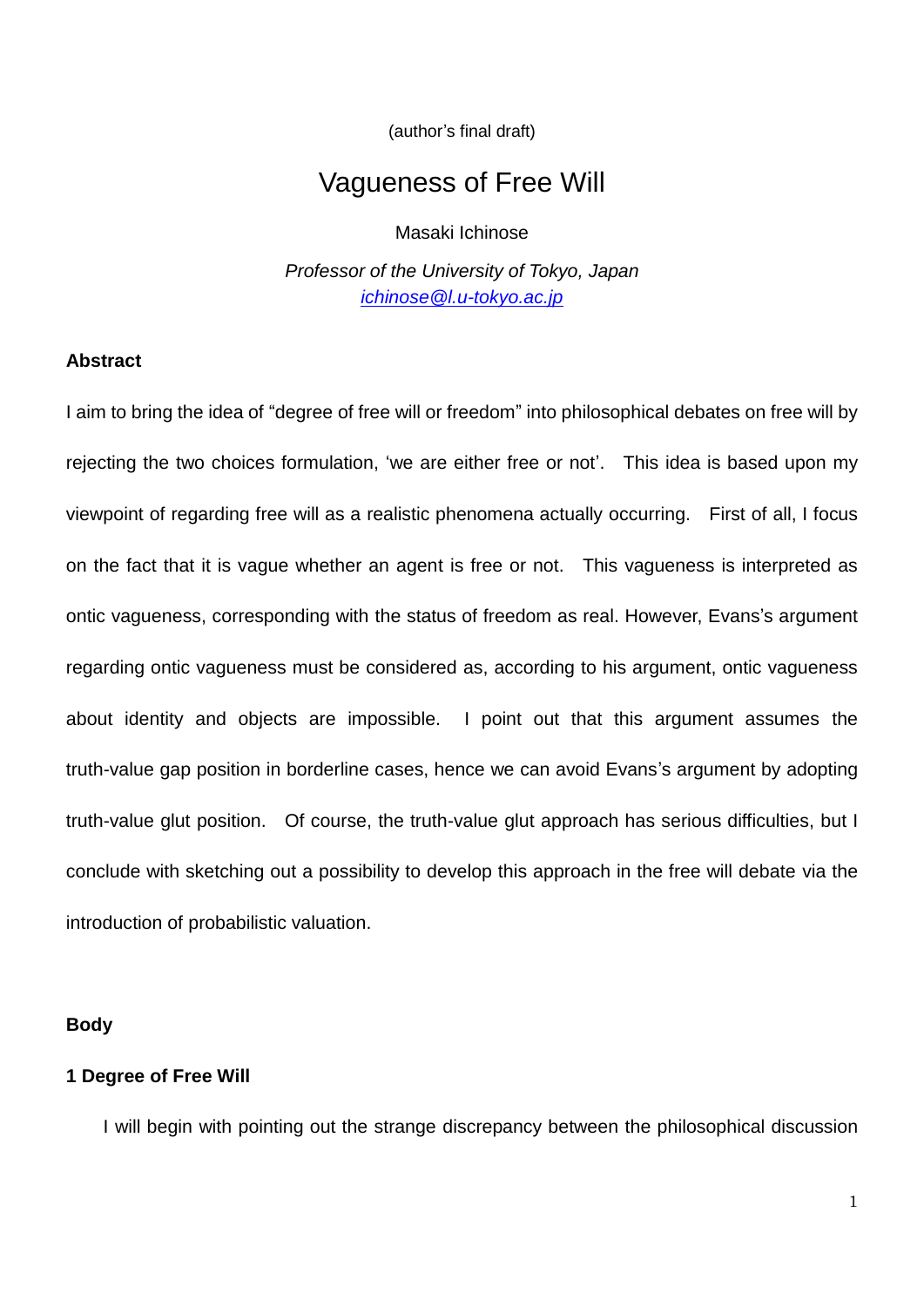on free will and our ordinary notion of freedom. Philosophers traditionally have raised the question, 'how is free will compatible with necessity?', which has motivated a metaphysical debate between so-called compatibilism (e.g.Hume) and incompatibilism (e.g.Kant). Basically, the debate is backed up by this two choices disjunction, 'we are either free or we are not free', together with the idea of determinism. Indeterminism is sometimes considered in this debate, but even in that case the disjunction is retained. On the other hand, when we talk about freedom in ordinary conversation, it is not unusual to mention the degree of free will or freedom we have. For example, we can say we have more degree of freedom in selecting jobs when we have a driver's license than when we don't have one, or that a mentally disordered person is less free to control their actions (including offences) than a healthy one. If so, it seems that the philosophical debate on free will has to take the concept of degree in free will more seriously; otherwise the debate will have no practical applicability or reality.

# **2 Ontic Vagueness**

How, then, can we reflect the concept of degree in the free will debate? There are some possible routes, but here I will pay attention to the fact that it is often vague whether an agent is free or not. This is easily confirmed by the example of the mentally disordered offender suggested above. If the offender is so disordered as to make no sense of even basic logical rules, the offender is judged to act not from autonomous free will but just from mechanical impulses. However, there are borderline cases. What about the case in which the offender mostly understands logical rules and moral norms, but is brain-washed by a cult that condones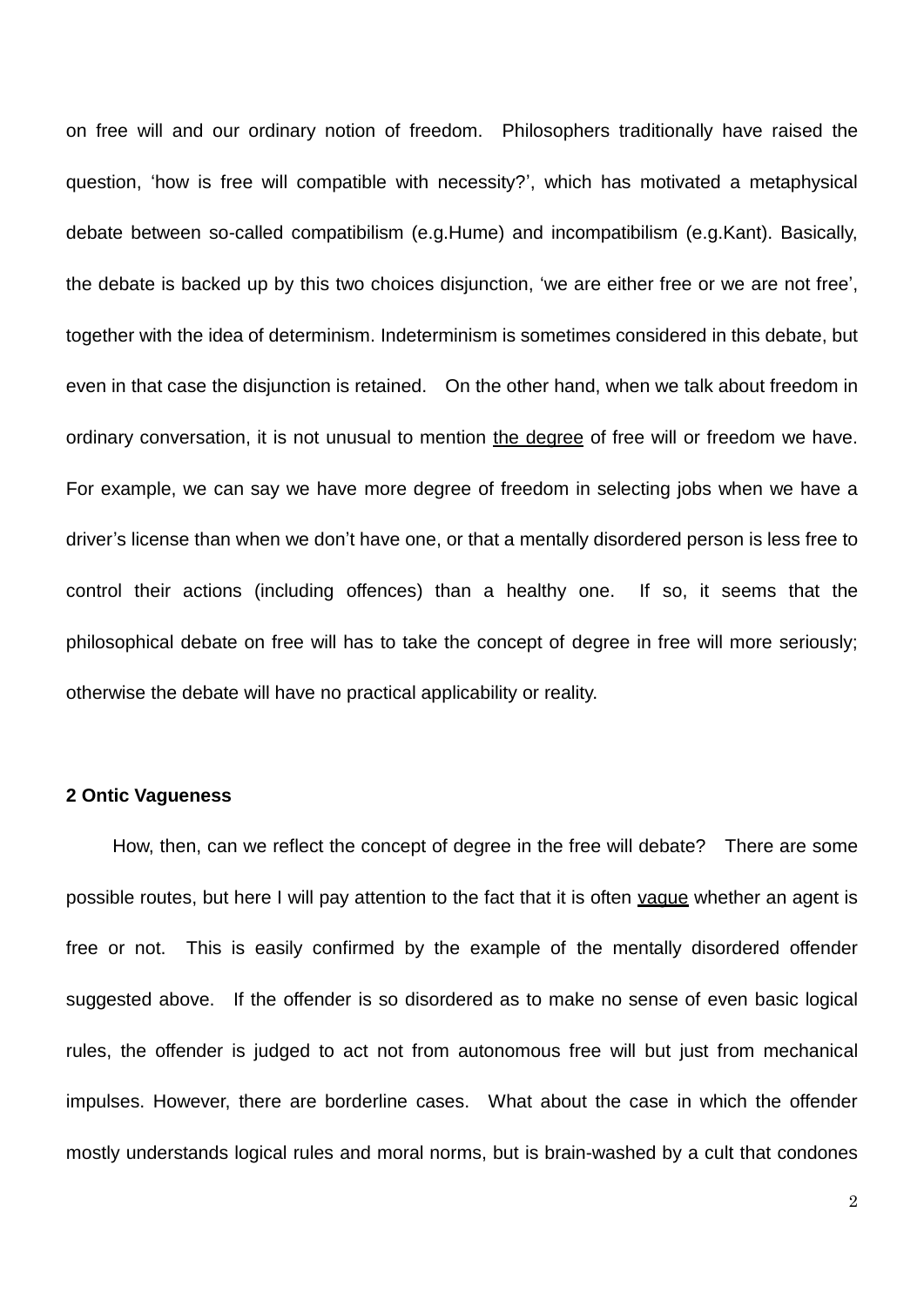killing, or the case in which the offender is normal but suffering from personality disorder partly caused by brain disease? If we admit the core meaning of free will or freedom lies in the fact that the agent isn't controlled by the external causes, we will hesitate in the cases above to decide whether the offender had free will or not when committing the offence, for in those cases the offender seems to be partially governed by the external causes. Probably this decision depends upon how much they are brain-washed or suffer from the personality disorder. In a word, this situation is so vague that we can't definitely declare whether it is true or false that the offender acted from their own free will.

What sort of vagueness appears here? As is well known, there are two types of vagueness, i.e. linguistic vagueness and ontic vagueness. As regards free will I want to take ontic vagueness to matter as, as I described, I hope to highlight the issue about the practical applicability or reality of freedom, which should be discussed by regarding free will as a sort of realistic phenomenon that actually occurs. Ontic vagueness usually matters in discussions about material objects like mountains or clouds, whose boundaries are vague, but if we could take freedom (at least a part of its mode) to be a natural phenomenon actually occurring in nature, perhaps as a brain state able to cause human actions, it is not inappropriate to employ the concept of ontic vagueness in this context.

# **3 Evans's Argument**

However, vagueness brings about some puzzles. The sorites paradox is the most famous, but, as far as ontic vagueness is concerned, we mustn't overlook a classical puzzle given by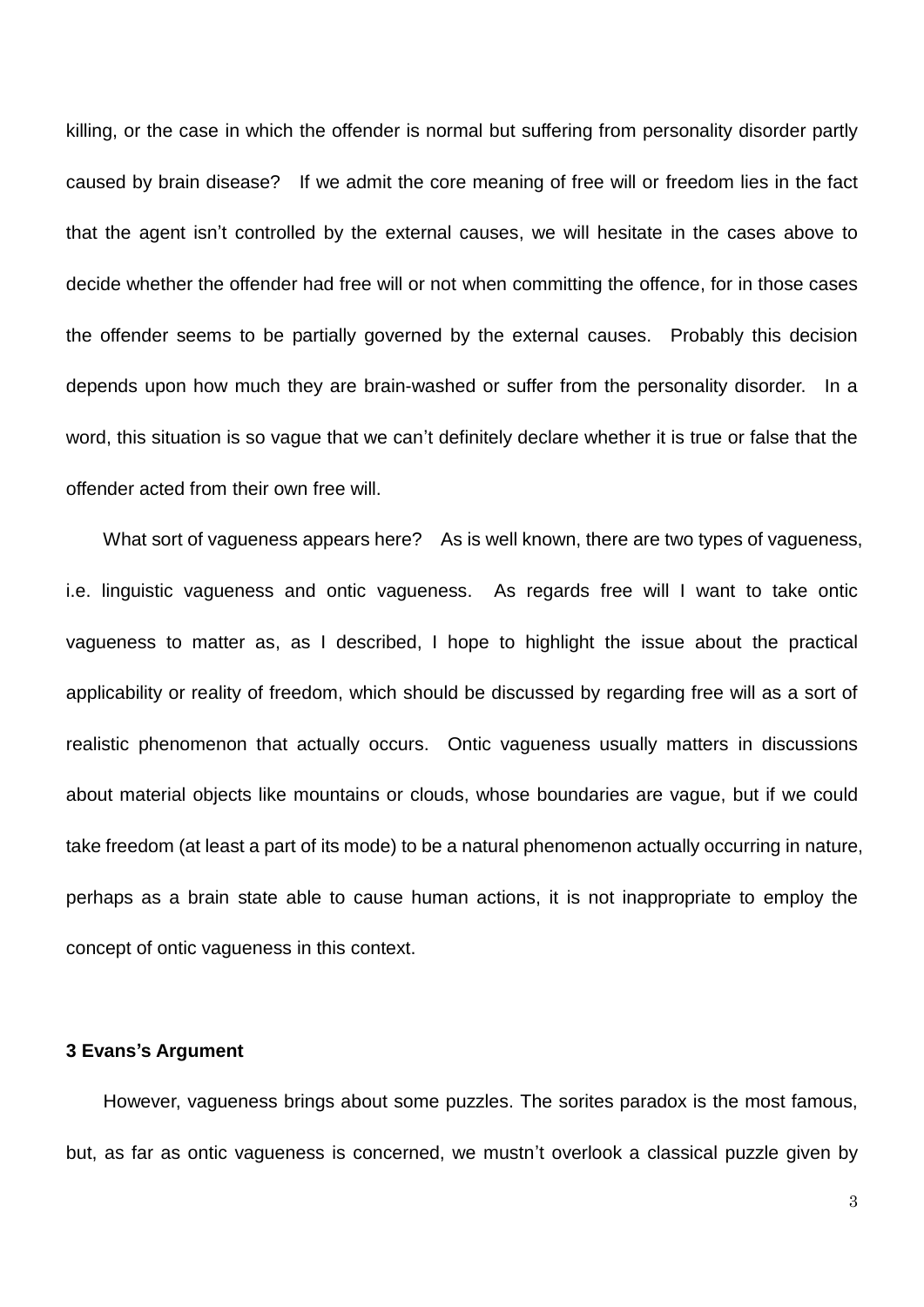Gareth Evans in 1978. He argues about whether the concept of a vague object is possible or not by analyzing vagueness of identity. His argument proceeds as follows. Suppose (1) it is indefinite whether *b* is identical with *a*. Then (2) *b* is such that it is indefinite whether it is identical to *a*. But (3) it is not indefinite whether *a* is identical to *a*. So (4) *a* isn't such that it is indefinite whether it is identical to *a*. So, from (2) and (4) by Leibniz's Law, (5) *b* isn't identical to *a*. But the conclusion (5) contradicts the assumption (1). Therefore, by reduction to absurdity, vague identity and thus vague objects should be impossible (Evans 1978. p.208).

 This argument was so shocking that many reactions arose immediately. Initially, some philosophers argued that its conclusion is simply a mistake as a matter of ordinary and quantum theoretic facts (e.g. Lowe 1994 et al.). I agree with this point, since my discussion supposes that ontic vagueness is a realistic matter, as exemplified by the issue of free will. But, if so, there must be something wrong with Evans's argument. Why is that? There are quite diverse points of view as to this, raised by many philosophers.

## **4 Truth-Value Glut Approach**

It seems to me, however, that a naïve reaction against Evans's argument is that (1) and (5) aren't contradictory. The assumption (1) seems to mean " $a = b$  doesn't have definite truth value", which implies " $a = b'$  isn't true". Then, this is nothing but the consequence (5). This reaction is motivated by the standpoint which regards indefiniteness as a truth-value gap. Actually many philosophers analyze Evans's argument from the viewpoint of a many-valued logic (e.g. Broome 1984). But, truth-value gap approach implies as to (1) "'*a* = *b*' isn't false" as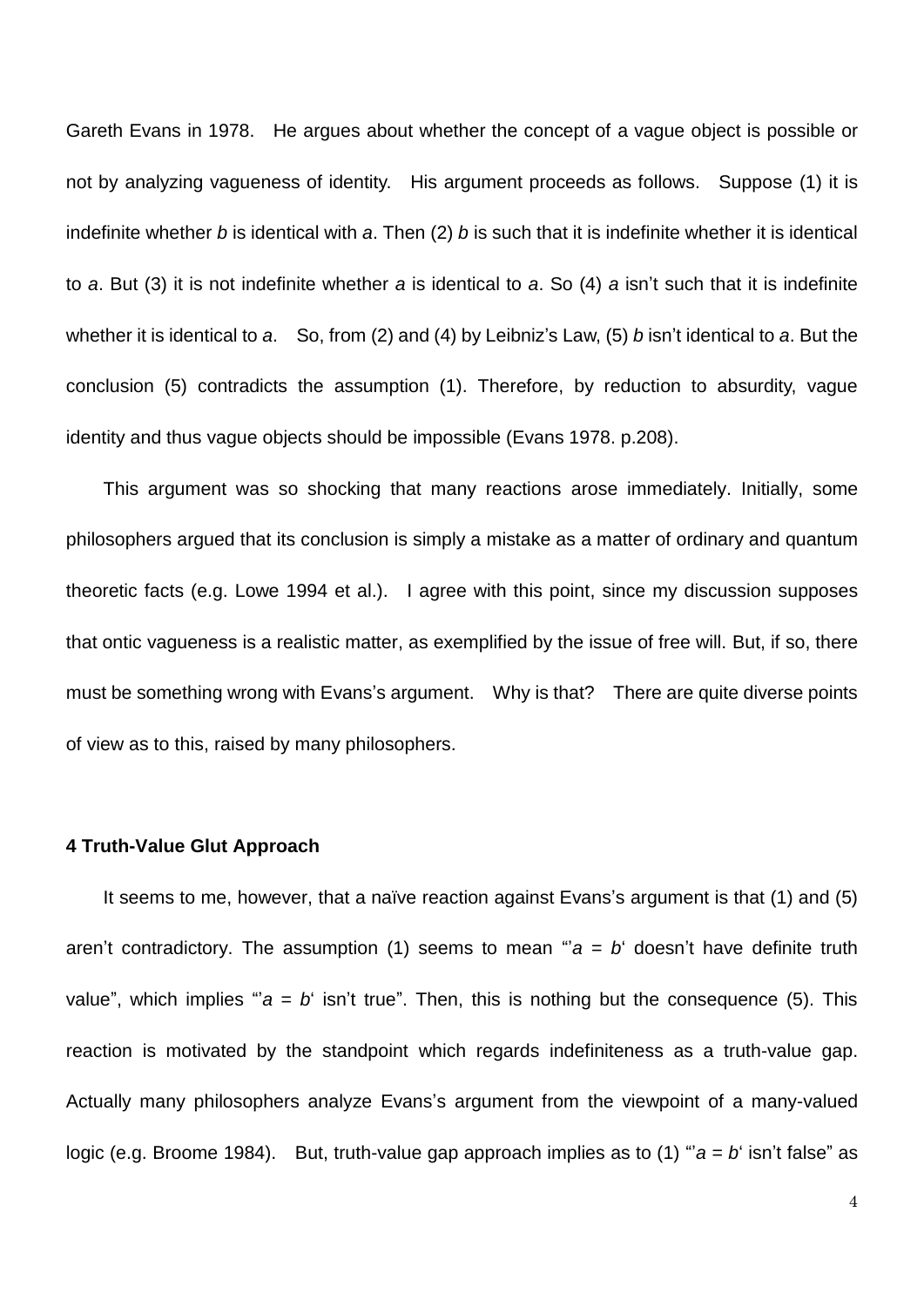well, while (5) seems to mean " $a = b$  is false", according to a natural interpretation of negation. Thus, it seems that (1) and (5) aren't consistent after all.

 However, there could be another direction to lead our naïve reaction. That is to say, the truth-value glut approach, which provides the alternative that, " $a = b$  is both true and false". If we adopt this view, (1) and (5) are perfectly consistent so we could avoid the conclusion of Evans's argument, because we can deduce " $a = b$  is false" from " $a = b$ " is both true and false". In reality, the truth-value glut approach seems to indicate the existence of a positive state of affairs in borderline cases, and hence conforms to my point that freedom is a sort of real phenomenon actually occurring which can cause human actions. On the other hand, the truth-gap approach can refer to only the negative status of borderline cases which is causally inert. In other words, both of the approaches of truth-value gap and truth-value glut may be theoretically equivalent as a dual, but are practically different from each other.

## **5 Probabilistic Valuation on Degrees of Free Will**

 Even if this is so, however, it's not an easy option to adopt the truth-value glut approach. First of all, this approach calls a contradiction into my argument. As to this, I want to introduce the concept of ontological contradiction that Patrick Grim suggests, which admits that a state of affairs can both have a property and lack the property (Grim 2004, p.53). That sort of conflict is brought about from a different point of view, which is quite suitable to describe the issue of the borderline case of free will (probably in the court). Second, as far as the logical status of the truth-value glut is concerned, we have to encounter some quite controversial theories.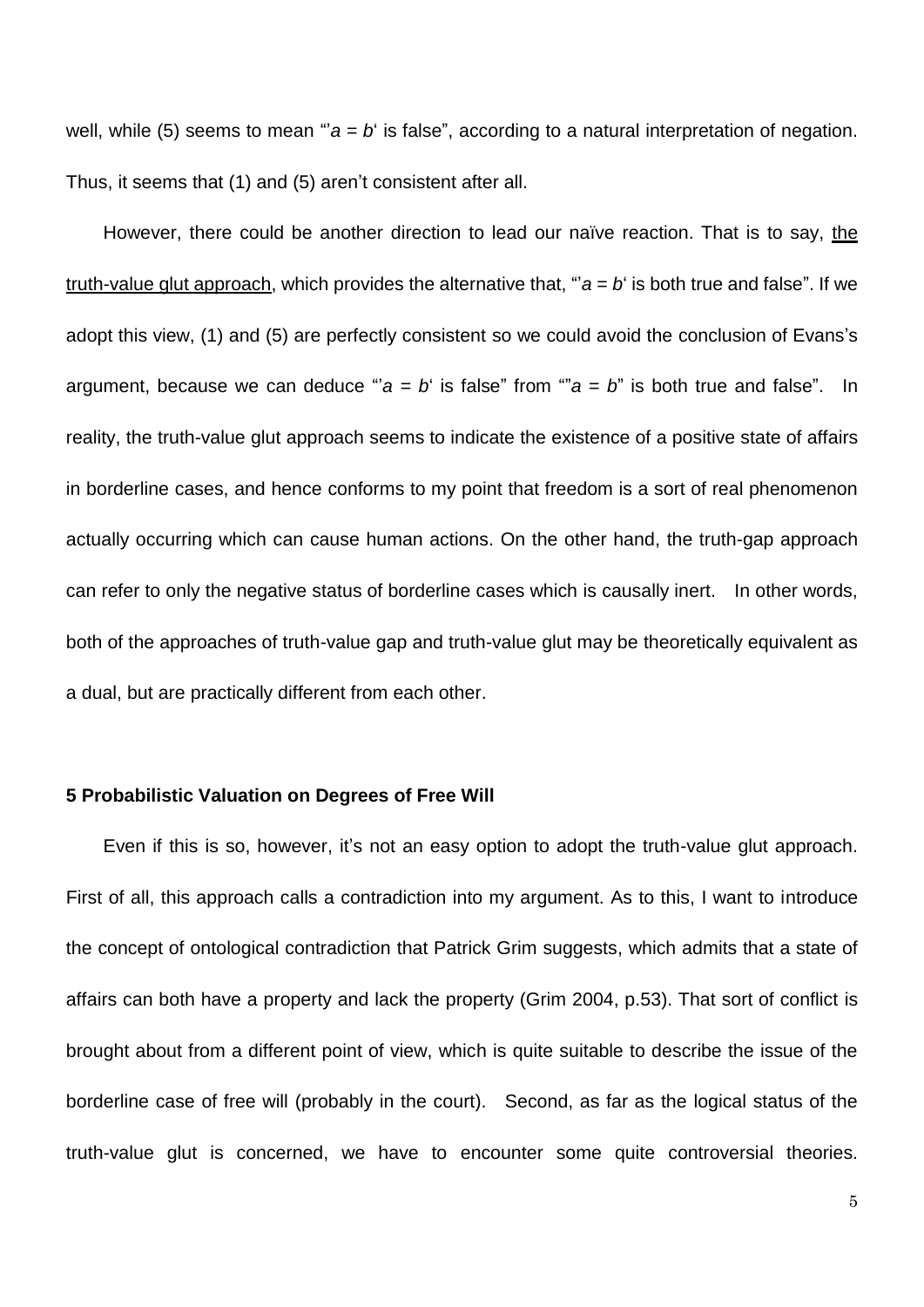Paraconsistent logic and dialetheism are its representatives, and in particular subvaluationism (as Dominic Hyde developed it) must be considered in connection with the problem of vagueness. However, I set those aside now, as all of those are basically semantic theories, whereas I'm now focusing on ontic vagueness.

 Instead, I want to propose a probabilistic approach to treat cases of ontic vagueness like that of free will. Actually, the concept of probability concept will harmonizes with the truth-value glut, since, for instance, when we judge the agent was free by probability 0.4, we affirm that 0.4 weight and negate 0.6 weight. Namely, the concept of probability concept admits that both affirmation and negation of one proposition somehow actually obtain, which conforms to the truth-value glut scheme. Additionally, the probabilistic approach reacts to the law of excluded middle in the same way as the truth-value glut approach, which is quite different from the reaction of the truth-value gap approach.

 How, then, can we valuate the degree of free will in terms of probability? I offer a brief sketch as my tentative conclusion. When we face some borderline cases about whether an agent acted from their free will or not, we can collect (i) their physiological data -maybe about their brains, (ii) and other data i.e., about time taken for them to give a primary and independent answer to the question "why did you do that?" If they give an answer immediately, we can suppose that the degree for them to be controlled by the external causes will be less, so they were freer. On the basis of those data we can valuate the degree of free will of a particular agent. This is a sort of probability whose value 1 should apply to the state of perfectly free situation, although ideally. I think that this probability can be interpreted as either degrees of